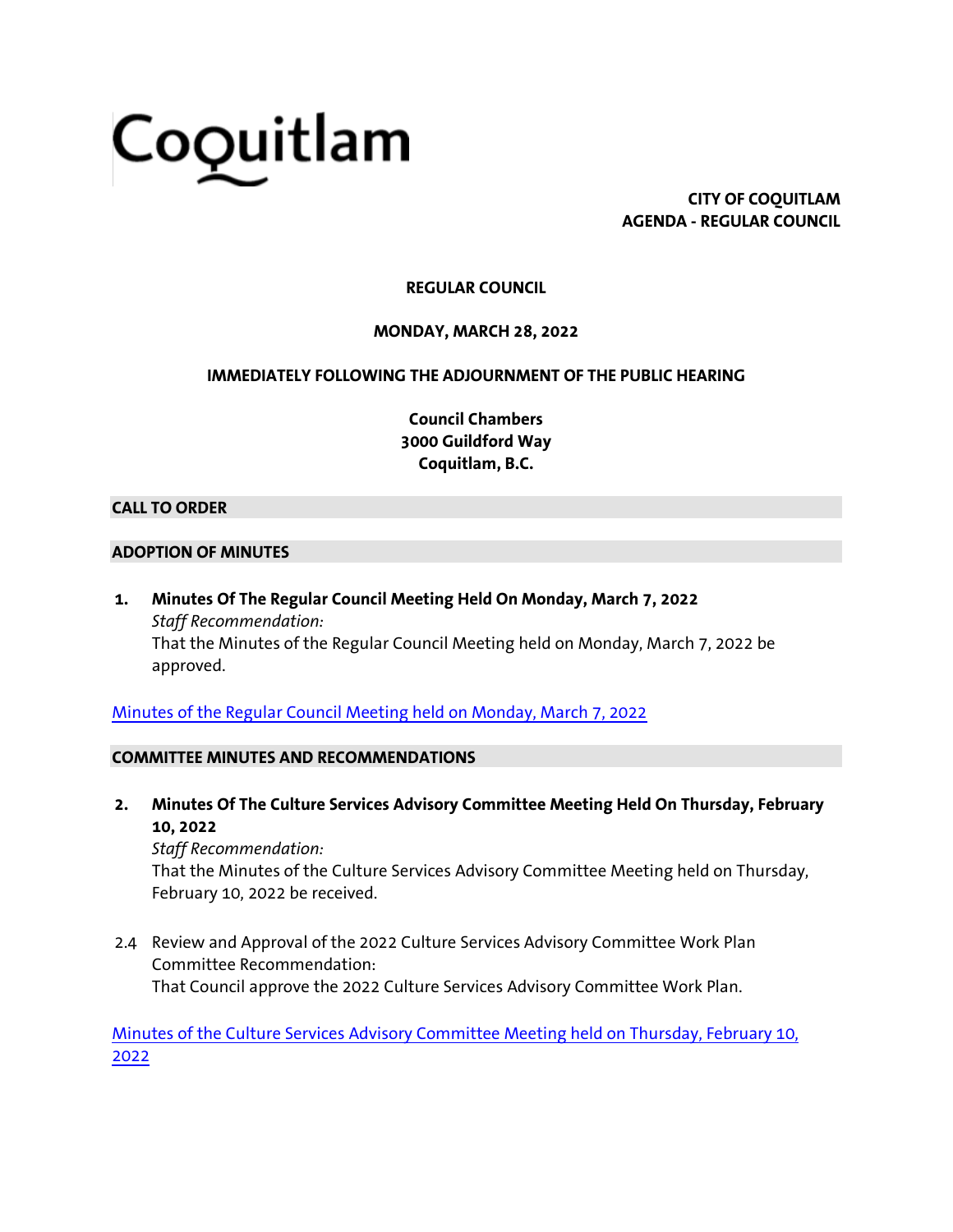**3. Minutes Of The Economic Development Advisory Committee Meeting Held On Wednesday, February 23, 2022**

#### *Staff Recommendation:*

That the Minutes of the Economic Development Advisory Committee Meeting held on Wednesday, February 23, 2022 be received.

3.8 Review and Approval of the 2022 the Economic Development Advisory Committee Work Plan

Committee Recommendation: That Council approve the 2022 Economic Development Advisory Committee Work Plan.

[Minutes of the Economic Development Advisory Committee Meeting held on Wednesday,](https://coquitlam.ca.granicus.com/MetaViewer.php?view_id=2&event_id=1401&meta_id=53742)  [February 23, 2022](https://coquitlam.ca.granicus.com/MetaViewer.php?view_id=2&event_id=1401&meta_id=53742)

### **CONSIDERATION OF ITEMS FROM THE PUBLIC HEARING HELD MARCH 28, 2022**

**4. City Of Coquitlam Citywide Official Community Plan Amendment Bylaw No. 5160, 2022 And City Of Coquitlam Zoning Amendment Bylaw No. 5161, 2022 – 1386 Glenbrook Street** *Staff Recommendation:*

That Council give second and third readings to City of Coquitlam Citywide Official Community Plan Amendment Bylaw No. 5160, 2022 and City of Coquitlam Zoning Amendment Bylaw No. 5161, 2022.

# [Consideration of the Item from the Public Hearing held on March 28, 2022](https://coquitlam.ca.granicus.com/MetaViewer.php?view_id=2&event_id=1401&meta_id=53744)

# **BYLAWS FOR FINAL ADOPTION**

**5. Report Of The Director Intergovernmental Relations And Legislative Services – Fourth And Final Reading Of Council Procedure Bylaw No. 5200, 2022** *Staff Recommendation:* That Council give fourth and final reading to Council Procedure Bylaw No. 5200, 2022.

# [Fourth and Final Reading of Council Procedure Bylaw No. 5200, 2022](https://coquitlam.ca.granicus.com/MetaViewer.php?view_id=2&event_id=1401&meta_id=53746)

#### **REPORTS OF STAFF**

# *PLANNING AND DEVELOPMENT*

**6. Report Of The Director Development Services – Housing Agreement Bylaw No. 5206, 2022 At 608 Regan Avenue – Qualex-Landmark Burquitlam Holdings Ltd. (Proj 20-079)** *Staff Recommendation:*

That Council give first, second and third readings to City of Coquitlam Housing Agreement Bylaw No. 5206, 2022.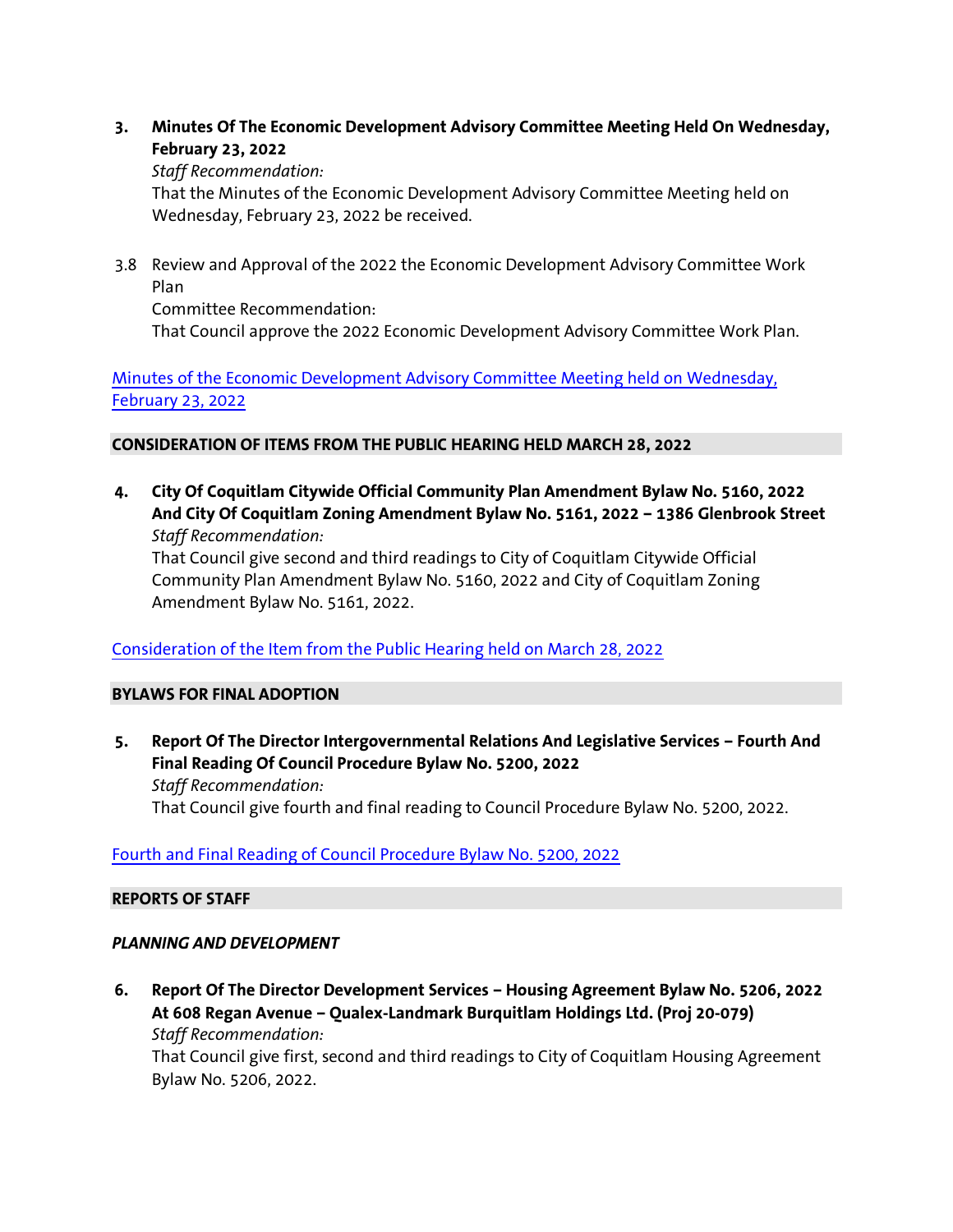[Housing Agreement Bylaw No. 5206, 2022 at 608 Regan Avenue -](https://coquitlam.ca.granicus.com/MetaViewer.php?view_id=2&event_id=1401&meta_id=53748) Qualex-Landmark Burquitlam [Holdings Ltd. \(PROJ 20-079\)](https://coquitlam.ca.granicus.com/MetaViewer.php?view_id=2&event_id=1401&meta_id=53748)

**7. Report Of The Director Development Services – Housing Agreement Bylaw No. 5207, 2022 At 631, 633 Smith Avenue And 708, 712, And 716 Dogwood Street – Marcon (PROJ 19-021)** *Staff Recommendation:*

That Council give first, second and third readings to City of Coquitlam Housing Agreement Bylaw No. 5207, 2022.

[Housing Agreement Bylaw No. 5207, 2022 at 631, 633 Smith Avenue and 708, 712, and 716](https://coquitlam.ca.granicus.com/MetaViewer.php?view_id=2&event_id=1401&meta_id=53750)  Dogwood Street - [Marcon \(PROJ 19-021\)](https://coquitlam.ca.granicus.com/MetaViewer.php?view_id=2&event_id=1401&meta_id=53750)

**8. Report Of The Director Development Services – Development Application At 753 Edgar Avenue – Architype Design Ltd. (PROJ 21-034)**

*Staff Recommendation:* That Council:

- 1. Give first reading to City of Coquitlam Zoning Amendment Bylaw No. 5184, 2022;
- 2. Refer Bylaw No. 5184, 2022 to Public Hearing; and
- 3. Instruct staff to complete the following items prior to Council's consideration of fourth and final reading, should Council grant second and third readings to the Bylaw:
- a. Ensure that all engineering requirements and issues including restrictive covenants, dedications and rights-of-way where necessary, are addressed to the satisfaction of the General Manager Engineering and Public Works;
- b. Resolution of all urban design issues to the satisfaction of the Director Development Services; and
- c. Finalize, execute and deliver to the City, Land Title Office registrable agreements as may be required by the City.

[Development Application at 753 Edgar Avenue -](https://coquitlam.ca.granicus.com/MetaViewer.php?view_id=2&event_id=1401&meta_id=53752) Architype Design Ltd. (PROJ 21-034)

**9. Report Of The Director Development Services – Development Application At 3550 Mcvicar Court – Mcvicar Court Lp (PROJ 19-068)**

*Staff Recommendation:*

That Council approve the signing and sealing of Development Permit No. 19 114242 DP and authorize the Mayor and City Clerk to execute this Permit on behalf of the City of Coquitlam.

[Development Application at 3550 McVicar Court -](https://coquitlam.ca.granicus.com/MetaViewer.php?view_id=2&event_id=1401&meta_id=53754) McVicar Court LP (PROJ 19-068)

**10. Report Of The General Manager Parks, Recreation, Culture And Facilities – Indoor Field Sport Centre P3 Proposal (Introductory Comments By General Manager Parks, Recreation, Culture And Facilities)**

*Staff Recommendation:*

That Council direct staff to notify Coquitlam Metro Ford Soccer Club ("CMFSC") to: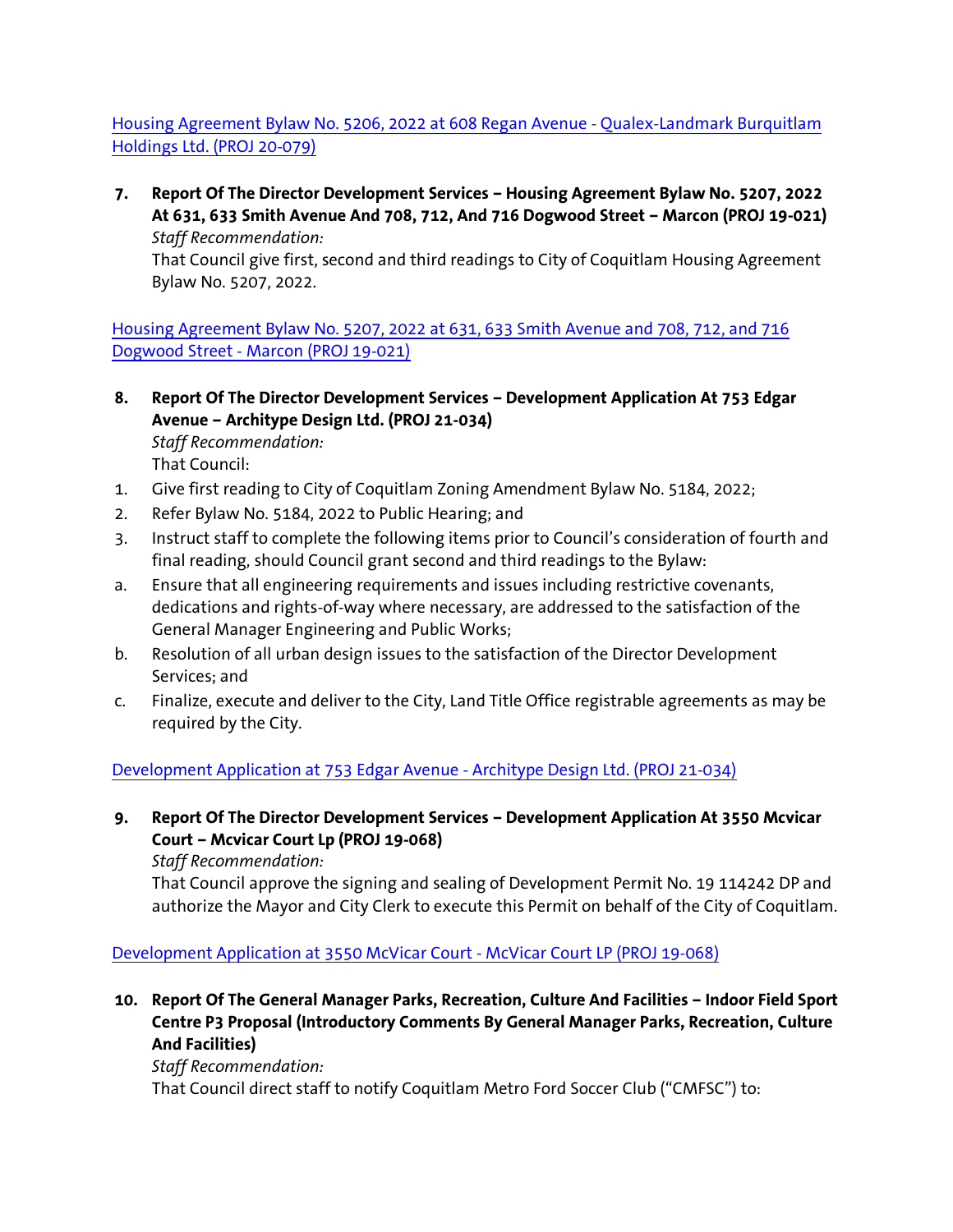- 1. Express appreciation to the proponents for their efforts in pursuing an Indoor Field Sport Centre P3 partnership project in Coquitlam; and
- 2. Notify the club that pursuant to the City's Unsolicited P3 Proposal Policy, the City is not prepared to participate in a public-private partnership for an Indoor Sports Centre based on the proposal submitted.

# [Indoor Field Sport Centre P3 Proposal](https://coquitlam.ca.granicus.com/MetaViewer.php?view_id=2&event_id=1401&meta_id=53756)

### *ENGINEERING AND PUBLIC WORKS*

- **11. Report Of The General Manager Engineering And Public Works – Rochester Avenue And Walls Avenue Lane Paving – Local Area Service** *Staff Recommendation:* That Council:
- 1. Give first, second, and third readings to Rochester Avenue and Walls Avenue Lane Paving Local Area Service Bylaw No. 5202, 2022; and
- 2. Direct staff to proceed with construction this year.

# [Rochester Avenue and Walls Avenue Lane Paving -](https://coquitlam.ca.granicus.com/MetaViewer.php?view_id=2&event_id=1401&meta_id=53758) Local Area Service

- **12. Report Of The General Manager Engineering And Public Works – Drinking Water Conservation Plan Bylaw Amendments 5185, 2022** *Staff Recommendation:* That Council:
- 1. Give first, second and third readings to Drinking Water Conservation Plan Amendment Bylaw No. 5185, 2022; and
- 2. Give first, second and third readings to Bylaw Notice Enforcement Amendment (Drinking Water Conservation Plan) Bylaw No. 5186, 2022.

[Drinking Water Conservation Plan Bylaw Amendments 5185, 2022](https://coquitlam.ca.granicus.com/MetaViewer.php?view_id=2&event_id=1401&meta_id=53760)

#### *CITY MANAGER*

**13. Report Of The City Manager – By-Election Update (Introductory Comments By City Manager)**

# *Staff Recommendation:*

That Council resolves as set out in Attachment #1 to the report of the City Manager dated March 22, 2022 and entitled "By-Election Update".

# [By-Election Update](https://coquitlam.ca.granicus.com/MetaViewer.php?view_id=2&event_id=1401&meta_id=53762)